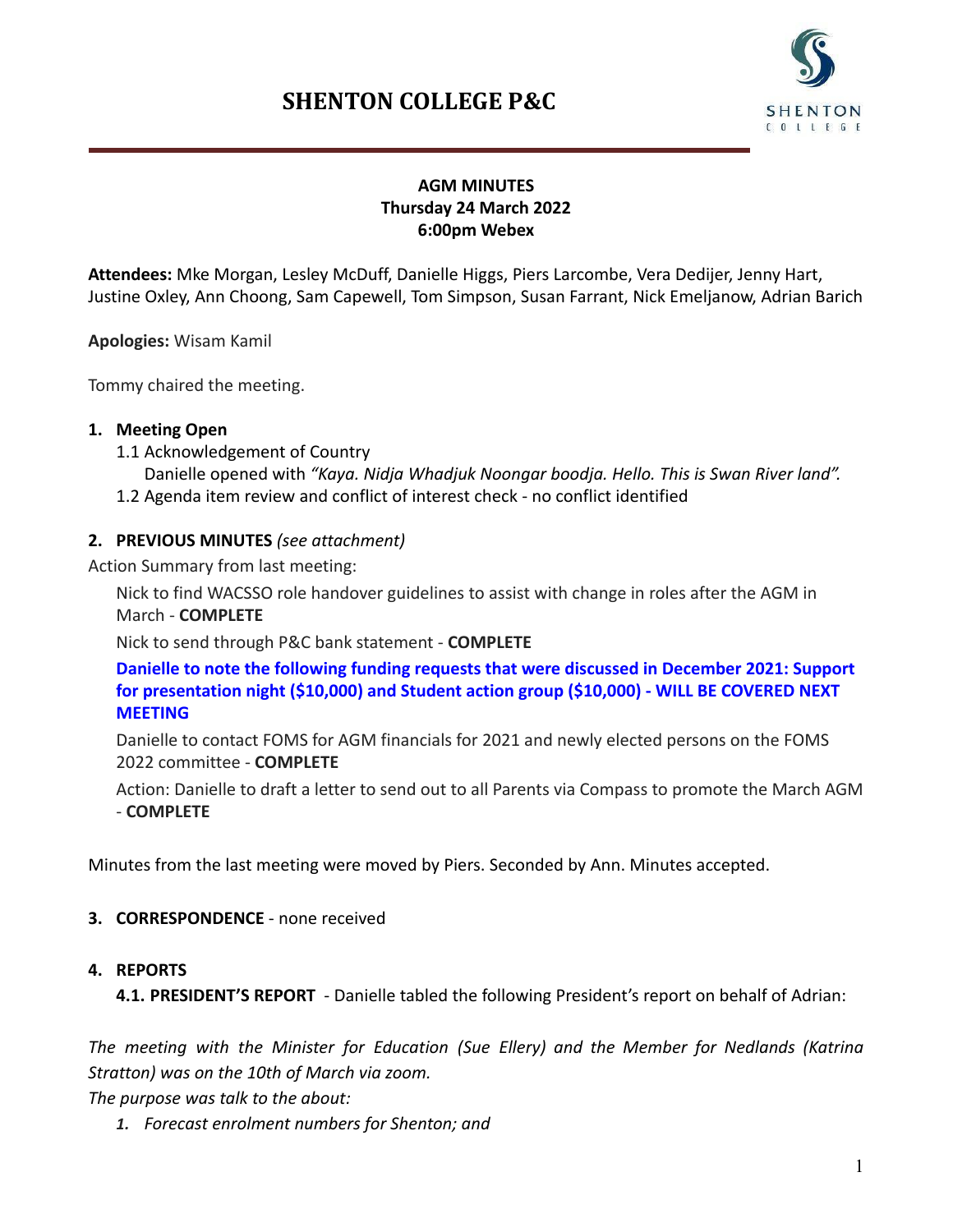

*2. The Department's view of a realistic cap on school size.*

*On issue 1, she said the projections are for ongoing growth but at a declining rate.*

*On issue 2, she had no answer and said there is no magic figure.*

*We discussed some of the challenges of maintaining our strong culture in a large school (such as challenges with hosting events such as camps, balls and graduations), and the valuable sense of identity that students develop through meaningful connection.*

She said that it is a good problem to have because we are a school of choice, and suggested that *navigating these challenges would probably require creating sub-cohorts within year levels in the medium term.*

The meeting concluded with an offer by the local member (Katrina Stratton) to work with us to address *immediate issues such as challenges with the train crossing, and to regularly attend our board meetings.*

*We'll meet with the Minister again in the near future.*

#### **4.2. PRINCIPAL's REPORT**

Mike provided an update which included student initiatives to support the student body in maintaining inclusion and connection. He stated there were now 3 event coordinators.

Mike provided an overview of a presentation that was also given to the Board. He stated that COVID was impacting the school through absenteeism but the College had put a lot of effort into learning continuity, additional information on COMPASS and a COVID reporting portal. This portal was recognised by the Department of Education and is now being used by other schools.

Mike thought sadly there would be more disruption this year because of COVID but was hopeful to return to events that support maintaining Shenton culture.

Mike stated it is going to be up to the P&C and Board to celebrate what Shenton College has, but the P&C and Board should also promote that we need planning from the Department of Education on what is the ideal College size and structure.

Mike noted the *Shenton College 2021 - 2025 Business plan*. Mike emphasised that Shenton values care, curiosity and collaboration. These were created using student voice.

Mike noted recent ATAR and VET results. He also noted there have been a number of new staff, some employed to boost student support. Mike finished by stating that Naplan would be held in Term 1 next year.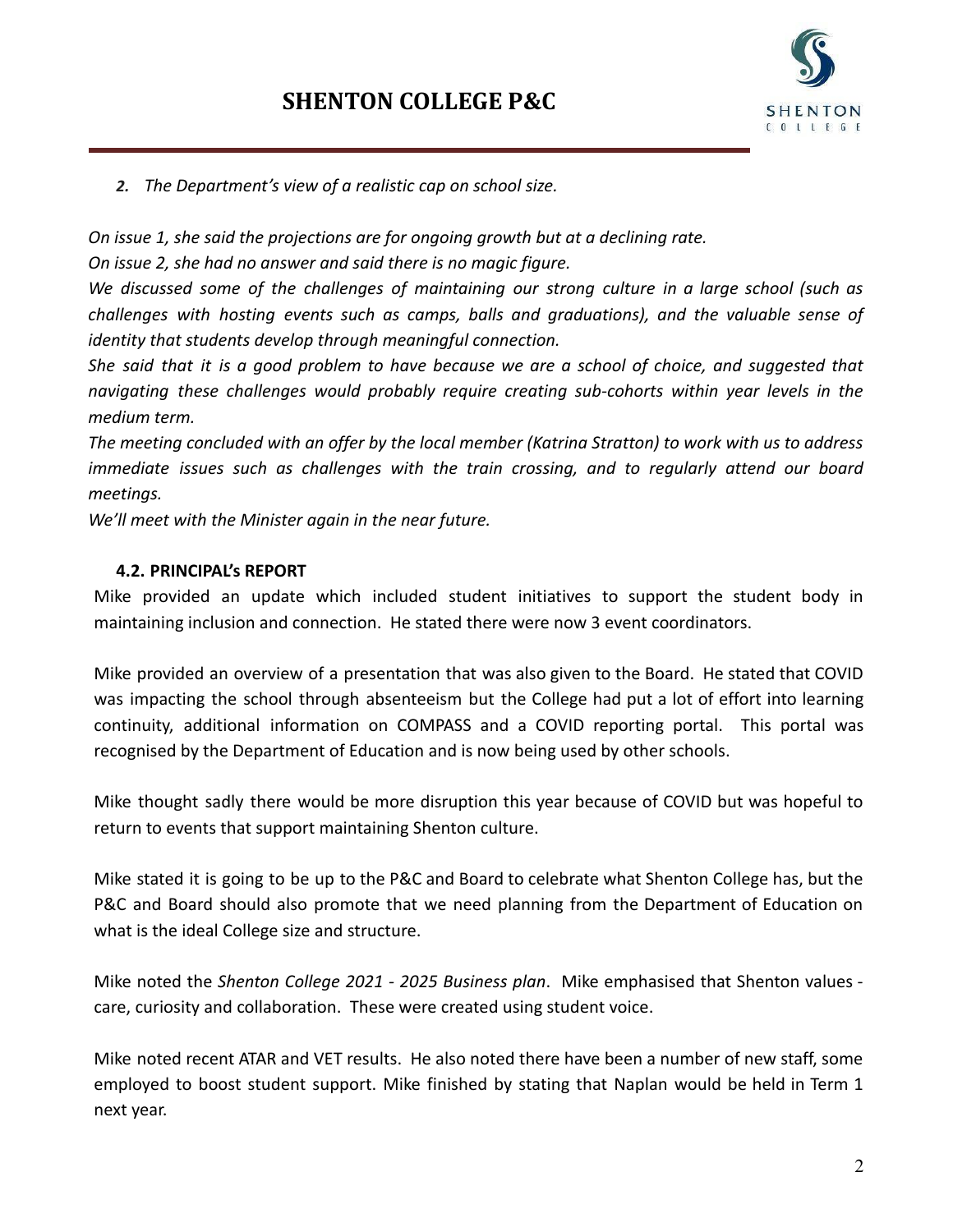

**4.3. PRESENTATION OF SOLVENCY DECLARATION** - Nick noted this should be covered later in the year when the Auditor has completed the 2021 Audit report.

## **4.4. PRESENTATION AND ADOPTION OF FINANCIAL STATEMENTS (AUDITORS REPORT)**

## **4.4.1. AGM 2022 Finance Report** *(see attachment)*

Nick noted the P&C had spent more in 2021 compared to 2020. Student safety and wellbeing funding was boosted. In 2021 the Shenton P&C received around \$269,000. The plan for 2022 is shown below and was agreed at the last P&C meeting.

| <b>Percentages of budget</b>          | as per plan   |
|---------------------------------------|---------------|
|                                       | Finance 22/23 |
| Student safety, health and well being | 55%           |
| Clubs and camps                       | 10%           |
| <b>Equipment and facilities</b>       | 5%            |
| Uniform shop                          | 11%           |
| <b>Awards and recognition</b>         | 3%            |
| Alumni                                | 9%            |
| To be confirmed                       | 6%            |
| P&C Admin                             | 1%            |
|                                       | 100%          |

- *4.4.2.* **Bank Signatories** *(see attachment)* refer to agenda item 6.3
- *4.4.3.* **Account Statement** *(see attachment)* noted
- *4.4.4.* **Solvency Declaration 2021** Nick noted the Shenton College P&C was currently solvent.
- **4.4.5. College Funding Requests** none were tabled at this meeting.

## **4.5. SUB COMMITTEE REPORTS**

## **4.5.1. School Board Report**

Justine provided an update from the Board meeting. Board nominations closed during the week. Justine noted there was a lot of discussion in response to the meeting with the Minister by the Board Chair and Adrian. The outcome of the meeting with the Minister was not great, but not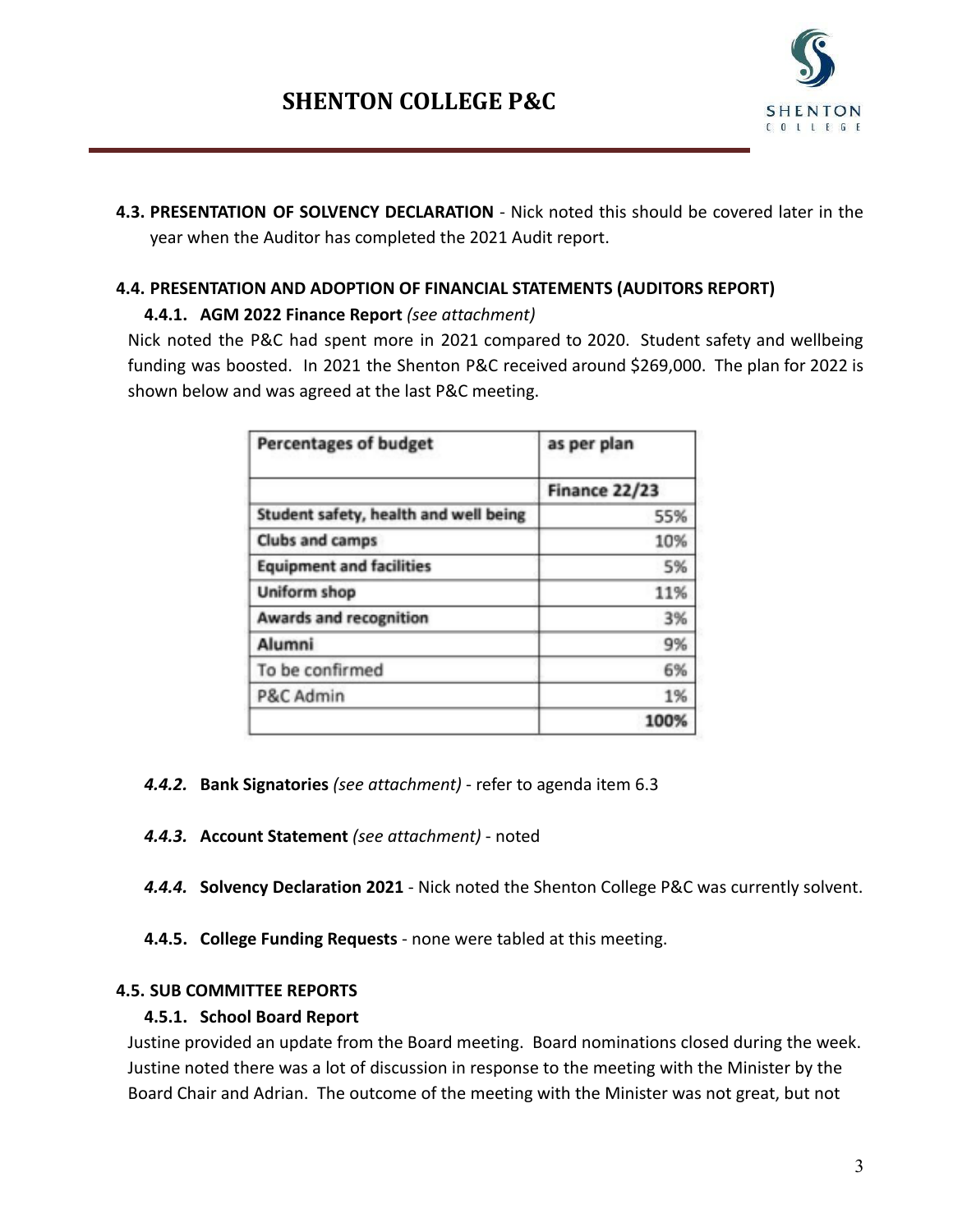

unexpected. This is an issue that is concerning the Board and that the Board will continue to discuss.

## **4.5.2. Friends of Music**

- **4.5.2.1. AGM financials for 2021** *(see attachment) -* Jenny provided an update and noted it was fairly quiet on the music front given the COVID situation.
- **4.5.2.2. Newly elected persons on the FOM@S2022 committee at AGM 21/3/2022**
	- **▪** Convener: Kristie Orchard
	- **▪** Secretary: Trish Lewis
	- **▪** Treasurer: TBC
	- **▪** Communications officer: Jenny Hart
	- **▪** Concert Bookings: Su Wu
	- **▪** P&C Liaison: Jenny Hart
	- Committee: Lawrence Ong, Yvonne Driessen

## **5. ELECTIONS**

Tommy noted that to vote you must pay the P&C contribution. Please transfer \$1 to the Shenton College P&C account: SHENTON COLLEGE P AND C, BSB 066–125, Account Number 1016 4272, Ref: your Surname and Name.

Mike thanked all the 2021 office bearers. Adrian gave a special thanks to Nick for his service as Treasurer. Mike ran the election with the results documented below.

## **5.1. Office Bearers (President, Vice President, Secretary, Treasurer)**

President: Nomination Adrian Barich; *Carried* Vice President: Tom Simpson; *Carried* Treasurer: Nomination Sam Capewell; *Carried* Secretary: Nomination Danielle Higgs; *Carried*

## **5.2. Executive Committee (at least 3 positions)**

Nick noted the Executive were there to support Officer Bearers to make decisions out of session if required. There were three nominations of Justine Oxley, Ann Choong and Piers Larcombe. *Carried.*

## **5.3. P&C Officer declarations**

**Action: Danielle to request P&C Officer declarations from P&C Executive by email.**

## **5.4. P&C School Board Representative** - Justine nominated. *Carried*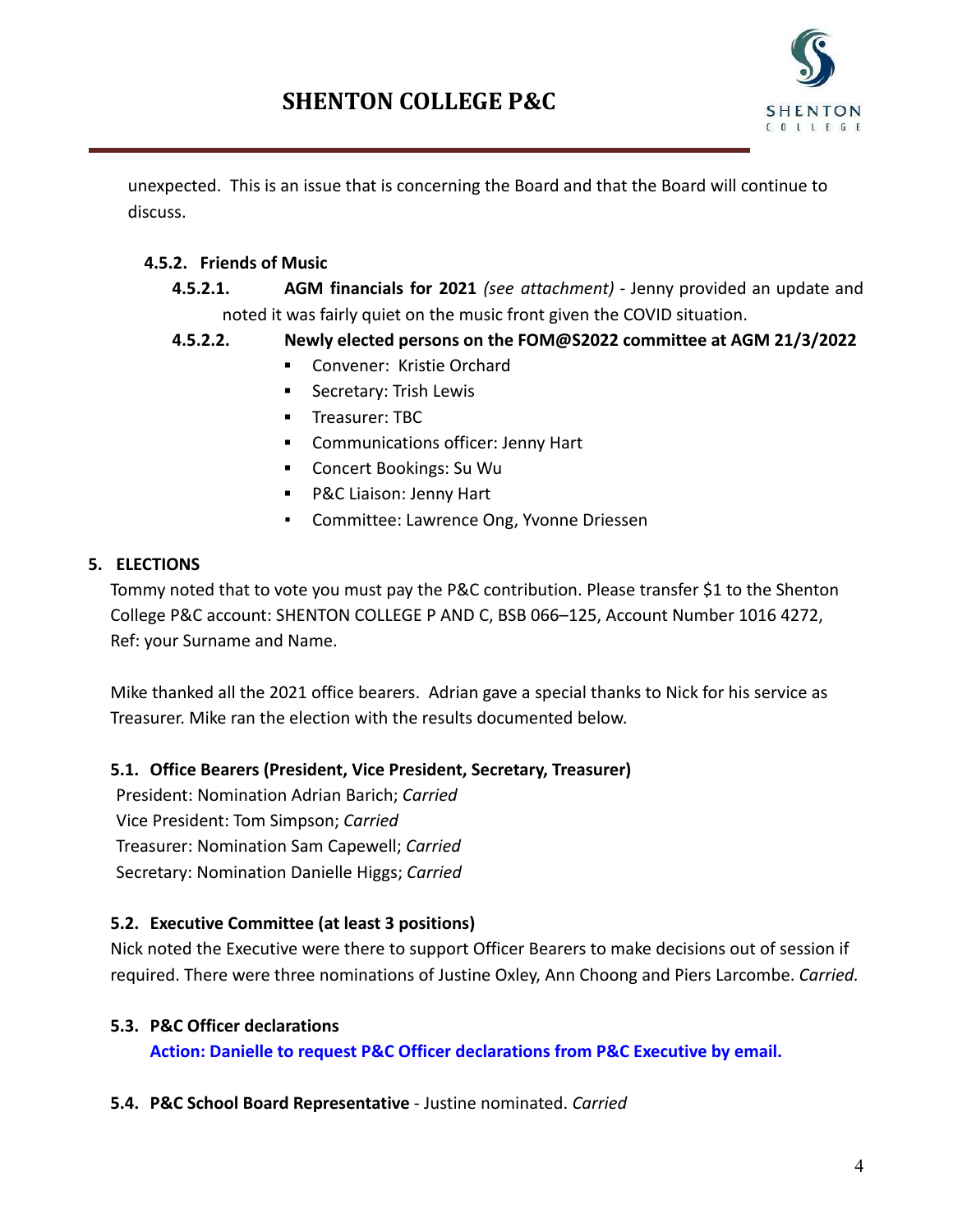

#### **5.5. Friends of Music Representative** - Jenny nominated. *Carried*

#### **5.6. Alumni Representative** - Adrian nominated. *Carried*

#### **6. APPOINTMENTS**

#### **6.1. Auditor**

Nick confirmed Wayland Wallker have agreed to conduct the Shenton College P&C audit for 2021.

#### **6.2. Delegates to WACSSO Annual Conference**

Tommy agreed to be a delegate at the WACSSO Annual Conference.

#### **6.3. Additional Signatory from Executive Committee**

It was agreed out of session the P&C signatories from the Executive Committee were to be Adrian Barich (President), Tom Simpson (Vice President), Sammatha Capewell (Treasure) and Justine Oxley (Executive Committee member).

#### **7. GENERAL BUSINESS**

Mike thanked Nick again for his service on the P&C. He was going to award Nick an honorary Shenton Staff mug.

#### **8. NEXT MEETINGS**

*Thursday 12th May (Term 2) – WEBEX*

*Thursday 4th August (Term 3) – TBC*

*Thursday 27th October (Term 4) – TBC*

*Thursday 8th December (Term 4) – TBC*

*All meetings will commence at 6pm and conclude by 7.30pm*

#### **9. AGM CLOSED -** Tommy closed the meeting at 7:15pm

#### **Actions:**

- **1. Danielle to note the following funding requests that were discussed in December 2021: Support for presentation night (\$10,000) and Student action group (\$10,000) - WILL BE COVERED NEXT MEETING**
- **2. Danielle to request P&C Officer declarations from P&C Executive by email.**